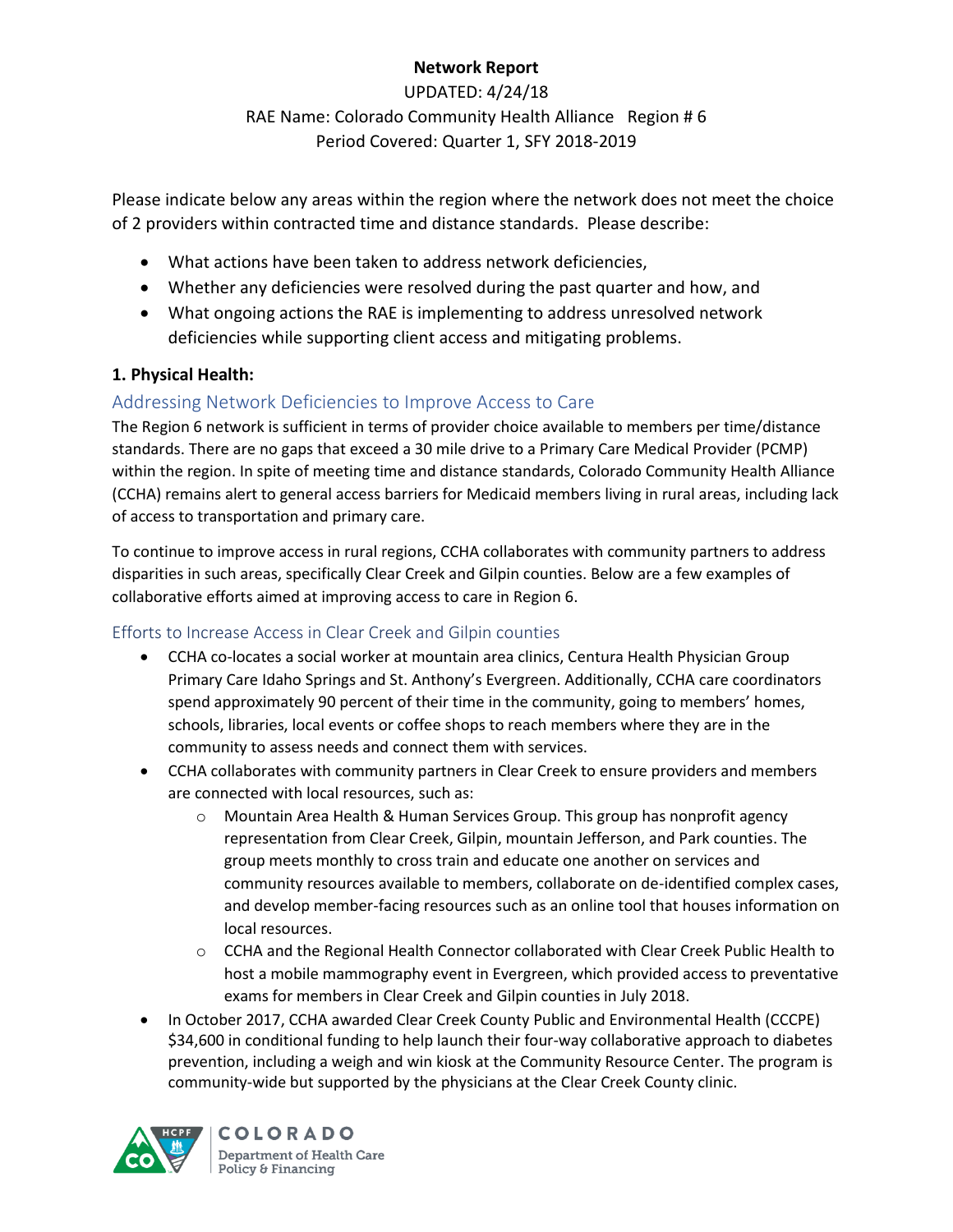UPDATED: 3/29/18

RAE Name: Colorado Community Health Alliance Region # 6 Period Covered: Quarter 1 SFY 2018-19

> $\circ$  CCCPE plans to assess the efficacy of the program by measuring the number of Health First Colorado members enrolled in the project, weight loss, and improvements in laboratory measurements (HbA1c). As of July 2018, HbA1c measures were not yet available. CCCPE continues to work through logistical issues with laboratory measures but moving forward with the weigh and win portion of the initiative. CCCPE will submit results of the program in December 2018.

## Network Development, Support and Improvement Activities

CCHA continued efforts to develop both the primary care and behavioral health network for the first quarter following RAE implementation. Activities related to building a robust provider network include recruitment and contracting as well as efforts to support the already-contracted network. Additionally, initial work began this quarter to engage the health neighborhood and community in partnering with the provider network to improve access to care. Below is a summary of notable activities during the reporting period.

## Provider Recruitment and Contracting

- In the first quarter of the program, CCHA contracted ten additional PCMP locations in Region 6.
- To onboard new providers, CCHA completed new provider orientation with one practice in Region 6; two are scheduled for the next reporting period. The majority of the newly contracted locations in Region 6 are provider groups with which CCHA currently holds a contract, and these providers are engaged in ongoing provider support services.
- Understanding ACC 2.0 was implemented with significant changes impacting the provider network, CCHA opted to stabilize the providers' per member per month payments for the first quarter to help offset unanticipated financial burden to providers.

## Network Support and Improvement

The majority of CCHA's efforts to support the physical health network in Region 6 were focused on attribution and payment.

- To address decreased attribution to pediatric practices due to case logic, CCHA began collaborating with other RAEs and the Department to facilitate panel and missing member analyses for these practices. Outcomes from these analyses will be noted in the next report.
- CCHA continues to work with practices to address decreased attribution resulting from the transition from a global billing ID to location-specific IDs. CCHA has found that practices are struggling to get existing members assigned to practices with which they have history due to a lack of claims history associated with the new IDs. This is an ongoing issue in which CCHA will continue to monitor as system utilization begins to demonstrate such provider-member relationships.
- In total, CCHA assisted 19 provider entities (45 locations) with increasing or limiting enrollment capacity to help address attribution issues.
- As the Enrollment Broker and interChange systems are not synchronized with accurate information on practice enrollment capacity, CCHA continues to support providers by communicating updates and ensuring the Department remains informed on trending issues and feedback from the member and provider community.



**COLORADO** Department of Health Care Policy & Financing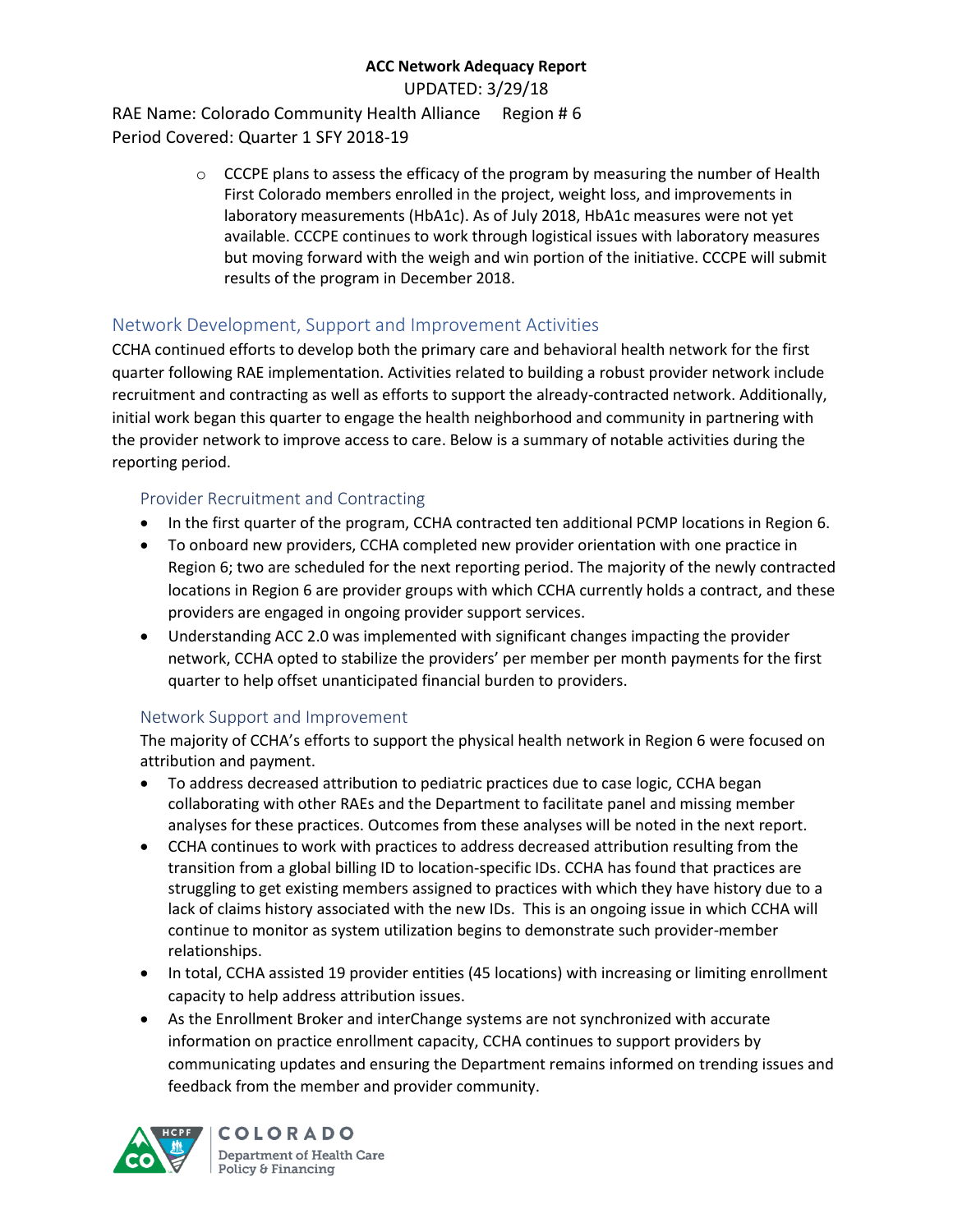UPDATED: 3/29/18

RAE Name: Colorado Community Health Alliance Region # 6 Period Covered: Quarter 1 SFY 2018-19

## Health Neighborhood & Community

CCHA believes an engaged, educated, and connected health neighborhood and community effectively engages its members and better supports the work of the provider network. For this reason, CCHA held and attended numerous community meetings to help build knowledge and improve coordination among the RAE and local service providers as well as help connect members to their medical home. Below are a few highlights of some of the health neighborhood and community activities during this reporting period. A more comprehensive report of these activities will be reported in the health neighborhood and community deliverable, to be submitted in January 2019.

- CCHA hosted the Region 6 Regional Performance Improvement Advisory Committee on September 26, 2018, and was attended by 17 community partners and providers. Ongoing, this forum will provide CCHA an opportunity to share important updates with the provider network.
- CCHA hosted a Physical and Behavioral Health Provider Kickoff Meeting, attended by 60 providers and community partners, on September 6, 2018. The purpose of this meeting was to engage the provider network, inform of CCHA care coordination services, discuss Key Performance Indicators, and answer questions from providers. These meetings will be used to inform providers of relevant updates and garner feedback through group discussions.
- CCHA met with the Peak to Peak Housing and Human Services Alliance to discuss housing, transportation, emergency preparedness and other issues facing the Nederland area.
- CCHA met with the Boulder Broomfield Community Transitions Workgroup, which is a collaborative tasked with integrating two new components of community transition services, Extended Transition Services and Housing Navigation Services.
- CCHA participated in the Aging Well Workgroup, which is focused on identifying support services for care givers. This workgroup is focused on strategic planning around improving integrated services and the development of inclusive, livable communities.

## Monitoring Network Adequacy

In addition to time and distance standards, member access to care is monitored and tracked through providers' timeliness of care, after-hours availability, and accessibility. CCHA's practice support efforts help ensure providers can accommodate appointments for more urgent or acute care needs using the 3<sup>rd</sup> Next Available Appointment methodology. In higher-volume practices, same-day and acute care is often provided by dedicated mid-level practitioners staffed within the practice. Additionally, many of the CCHA-contracted practices offer both weekend and evening hours, extending to 7pm and weekends. To educate providers on these standards, CCHA hosts an orientation for newly contracted providers. This orientation also serves as a forum to educate providers on various level of support CCHA provides, such as member educational materials indicating where and when to access care.

Members can find a provider, and general information about providers' accommodations using the Find a Provider tool on CCHA's website. Though PCMP hours are not posted on the website due the frequency of updated hours, members can connect with CCHA Member Support Specialists for assistance with selecting a provider that offers extended hours and information about alternative options for urgent needs.



**COLORADO** Department of Health Care Policy & Financing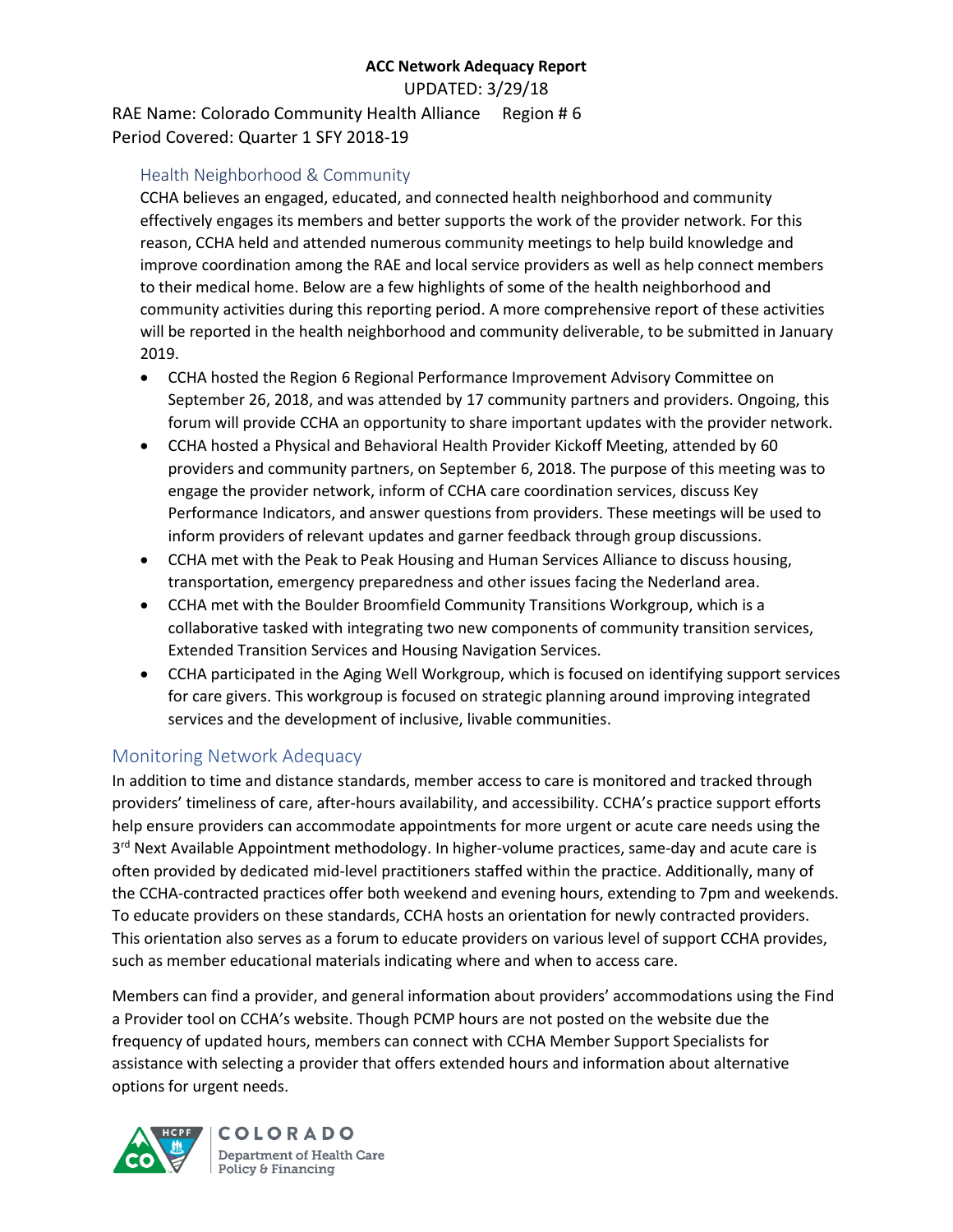UPDATED: 3/29/18

RAE Name: Colorado Community Health Alliance Region # 6 Period Covered: Quarter 1 SFY 2018-19

#### Practice Accessibility

CCHA recognizes that practice accessibility is an important component of person-centered care. To monitor access for special populations and better evaluate accessibility among practices in the Region 6 network, CCHA began the following activities during this reporting period:

- Evaluate how American with Disabilities Act (ADA) accessibility information is collected on the PCMP contracting application.
- Review how accessibility information is recorded and displayed in CCHA's online Find a Provider tool and subsequent linkage to Member Support Specialists who staff the Member call center.
- Assess how CCHA's Practice Transformation team is supporting the provider network with regard to ADA accessibility.

CCHA will provide updates on our efforts to monitor accessibility in future reporting periods.

#### Appointment Availability

A summary of the percentage of providers accepting new members and those offering after-hours appointment availability is below:

- 85.0% of PCMPs are accepting new Medicaid Members
- 100% of behavioral health providers are accepting new Medicaid Members
- 54.9% of PCMPs are offering after-hours appointment availability to Medicaid Members
- 100% of behavioral health providers are offering after-hours appointment availability to Medicaid Members

## **2. Behavioral Health**

## Addressing Network Deficiencies to Improve Access to Care

CCHA adopts an integrated approach to care, so most activities indicated in the physical health section are applicable to the behavioral health network as well. CCHA continues to expand the behavioral health network in Region 6 and statewide through an open network to ensure access to integrated primary and behavioral health care. Efforts to develop a robust behavioral health network are aimed to span all levels of care, including hospital systems with facility access, all Community Mental Health Centers (CMHCs), and Federal Qualified Health Centers across Colorado. CCHA will continue to be responsive to network needs and review all new provider contracting requests.

CCHA is addressing access deficiencies by creating an open behavioral health network and contracting behavioral health providers who meet credentialing standards. The previous Behavioral Health Organization's network was closed to new providers, so operating with an open network has garnered interest from behavioral health providers to join our network and offers the potential to significantly improve access to mental health services, particularly to members who reside in rural zip codes that exist in Region 6 counties. Further, CCHA is contracting statewide with CMHCs and other behavioral health providers to improve access for members who travel to other parts of the state, or who find it more feasible to see a provider that isn't located in the region.



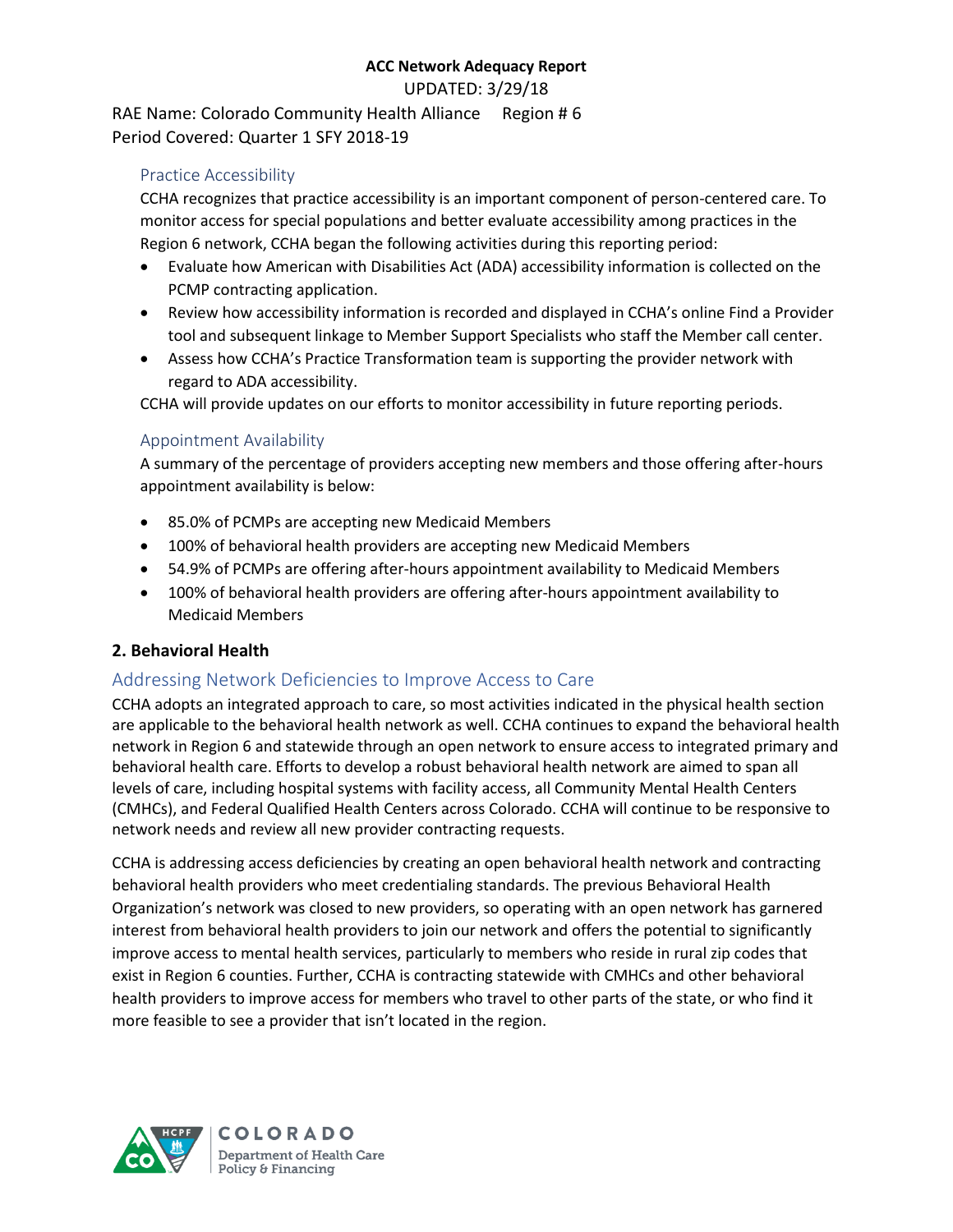UPDATED: 3/29/18

RAE Name: Colorado Community Health Alliance Region # 6 Period Covered: Quarter 1 SFY 2018-19

Below are a few examples of collaborative efforts in which CCHA is engaged to help expand, support, and build the behavioral health care network:

## Clear Creek and Gilpin Counties

Clear Creek and Gilpin counties include rural zip codes within Region 6, which continue to lack hospital and substance abuse providers. Though these areas remain challenging for increasing access to services due to a general absence of providers, CCHA is working with these communities to improve the services provided by the Region 6 Community Mental Health Centers (CMHCs). Additionally, CCHA is now contracted with one Adult Mental Health provider in each county, and members have the option to access other mental health, substance abuse, and hospital services in adjacent RAE counties using transportation assistance available through community partners.

## Network Development, Support and Improvement Activities

- As of the end of the reporting period, CCHA completed contracts for 13 of the 17 CMHCs.
- In the first quarter of the program, CCHA hosted six open mic sessions in Region 6. The open mic sessions served to onboard behavioral health providers during the transition period.
	- $\circ$  An "Open mic" session is a prearranged time allowing providers an opportunity to share questions/concerns and discuss resolution for outstanding issues. The open mics have proven to be successful for both CCHA and providers, as various barriers were identified, mitigated, and bi-directional communication and education was provided during these sessions. These sessions were well attended by providers who stated their appreciation of the openness and transparency of our process.
- CCHA finalized the contract negotiations with Centura Hospital System.
- CCHA finalized contract negotiations with UCHealth.
- CCHA is working with Jefferson Center for Mental Health and Mental Health Partners to train on processes to align with upcoming performance measures.
- CCHA is collaborating with these Centers to develop an Alternative Payment Model related to the behavioral health incentive measures and key performance indicators.
- CCHA's Provider Relations team is working with the provider community to address provider's concerns and barriers.
- CCHA is working with Jefferson County Human Services Children, Youth, Families, and Adult Protection to contract their Core Service Providers.
- CCHA is meeting with Signal Behavioral Health to create a strong integration of services for members requiring substance abuse treatment.
- CCHA continues to dialogue with the IMD facilities to build processes that will work within the state guidelines.

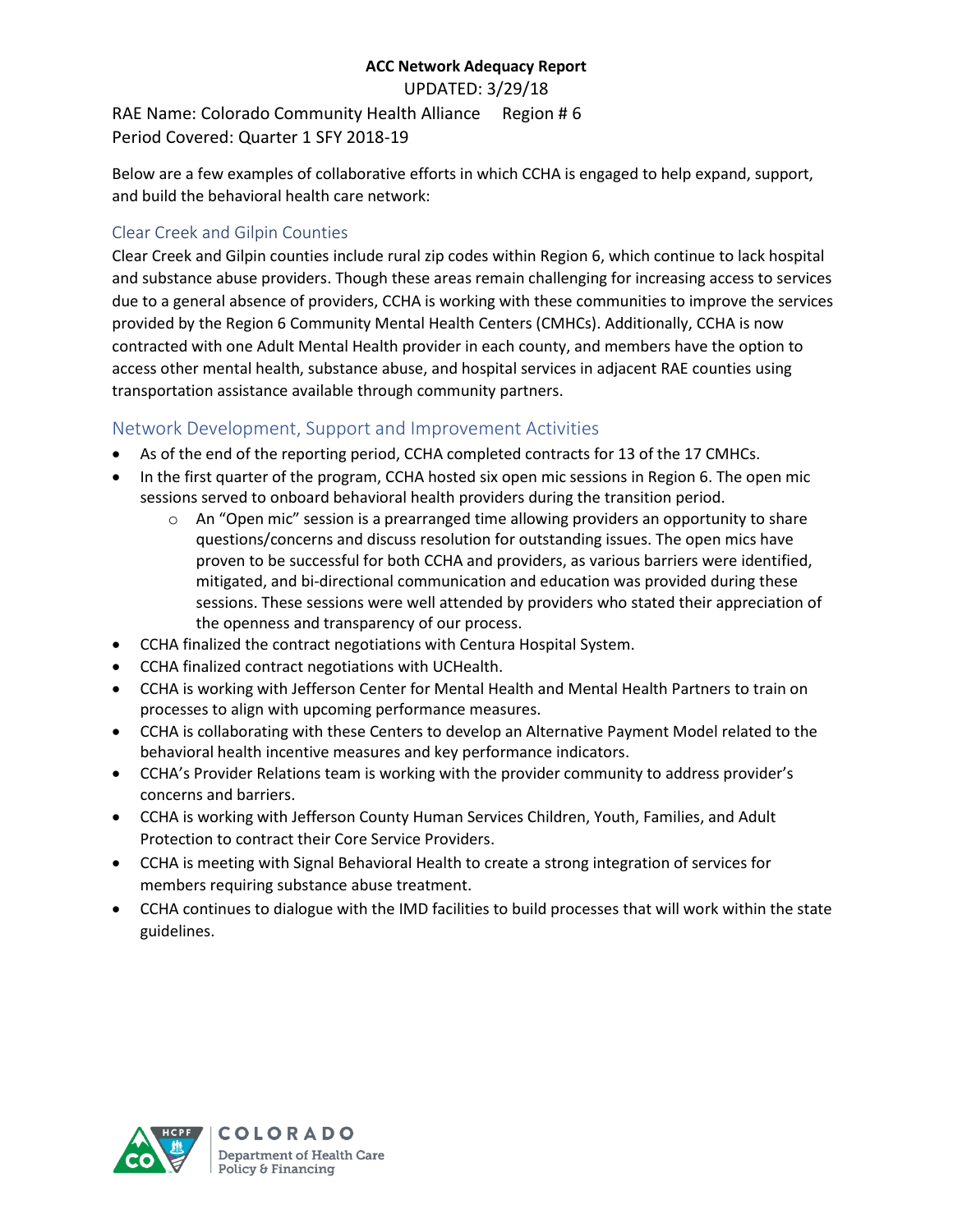UPDATED: 3/29/18

RAE Name: Colorado Community Health Alliance Region # 6 Period Covered: Quarter 1 SFY 2018-19

#### **1. Please complete the tables for all of the providers in your network.**

NOTE: For the Physical Health Provider Type, please enter either: Adult Primary Care, Family Medicine, Pediatric Primary Care, OB/GYN, CMHC, or Other.

| PHYSICAL HEALTH                                                |                   |                            |                                         |                            |                            |                                        |                                                   |                                 |  |
|----------------------------------------------------------------|-------------------|----------------------------|-----------------------------------------|----------------------------|----------------------------|----------------------------------------|---------------------------------------------------|---------------------------------|--|
| <b>Network</b><br>Provider<br>(Practice<br>sites) <sup>1</sup> | County            | Provider Type <sup>2</sup> | Number of<br>Practitioners <sup>3</sup> | <b>New</b><br>Provider     | Left the<br><b>Network</b> | <b>Accepting New</b><br><b>Clients</b> | <b>Provides after-</b><br>hours care <sup>4</sup> | <b>Single Case</b><br>Agreement |  |
|                                                                |                   |                            |                                         | Please Check if applicable |                            |                                        |                                                   |                                 |  |
| 42                                                             | <b>Boulder</b>    | All                        | 224                                     | 0                          | 0                          | 32 sites                               | 33 sites                                          | None                            |  |
| 36                                                             | <b>Boulder</b>    | <b>Family Medicine</b>     | 201                                     | 0                          | 0                          | 31 sites                               | 33 sites                                          | None                            |  |
| 40                                                             | <b>Boulder</b>    | <b>Adult Primary Care</b>  | 217                                     | 0                          | $\mathbf{0}$               | 31 sites                               | 33 sites                                          | None                            |  |
| 42                                                             | <b>Boulder</b>    | Pediatric Primary Care     | 224                                     | 0                          | $\mathbf 0$                | 32 sites                               | 33 sites                                          | None                            |  |
| 4                                                              | <b>Boulder</b>    | OB/GYN                     | 20                                      | 0                          | $\mathbf{0}$               | 3 sites                                | 3 sites                                           | None                            |  |
| 6                                                              | <b>Broomfield</b> | All                        | 21                                      | 0                          | $\Omega$                   | 6 sites                                | 1 site                                            | None                            |  |
| 4                                                              | <b>Broomfield</b> | <b>Family Medicine</b>     | 13                                      | 0                          | 0                          | 4 sites                                | 1 site                                            | None                            |  |
| 5                                                              | Broomfield        | <b>Adult Primary Care</b>  | 14                                      | 0                          | 0                          | 5 sites                                | 1 site                                            | None                            |  |
| 6                                                              | <b>Broomfield</b> | Pediatric Primary Care     | 21                                      | 0                          | 0                          | 6 sites                                | 0 sites                                           | None                            |  |
| $\mathbf{1}$                                                   | <b>Broomfield</b> | OB/GYN                     | 1                                       | 0                          | 0                          | 1 site                                 | 0 sites                                           | None                            |  |

 $1$  Categories are not mutually exclusive. For example, a clinic may be counted in Family Medicine, Adult Primary Care, and Pediatric Care.

<sup>2</sup> Totals for each provider type are not necessarily unique. For example, a single rendering provider is included in both the adult and pediatric practitioner totals if services are open to both demographics. Additionally, primary care provider information is inclusive of both voluntary and contractually required

<sup>4</sup> Data for after-hours care reflects all providers offering weekend appointments and weekday appointments outside the hours of 8:00am to 5:00pm.



 $\overline{a}$ 

information. As such, the following information is likely underreported: providers' secondary and tertiary specialty types, particularly for OB/GYN specialists; the number of individual providers accepting new Medicaid members, as this is primarily managed at the practice level.

<sup>&</sup>lt;sup>3</sup> Kaiser PCMPs are excluded from this report, so the number of practitioners in Boulder and Jefferson counties is underreported for this reporting period. CCHA is in the process of validating provider data from Kaiser, and it will be incorporated in the next report.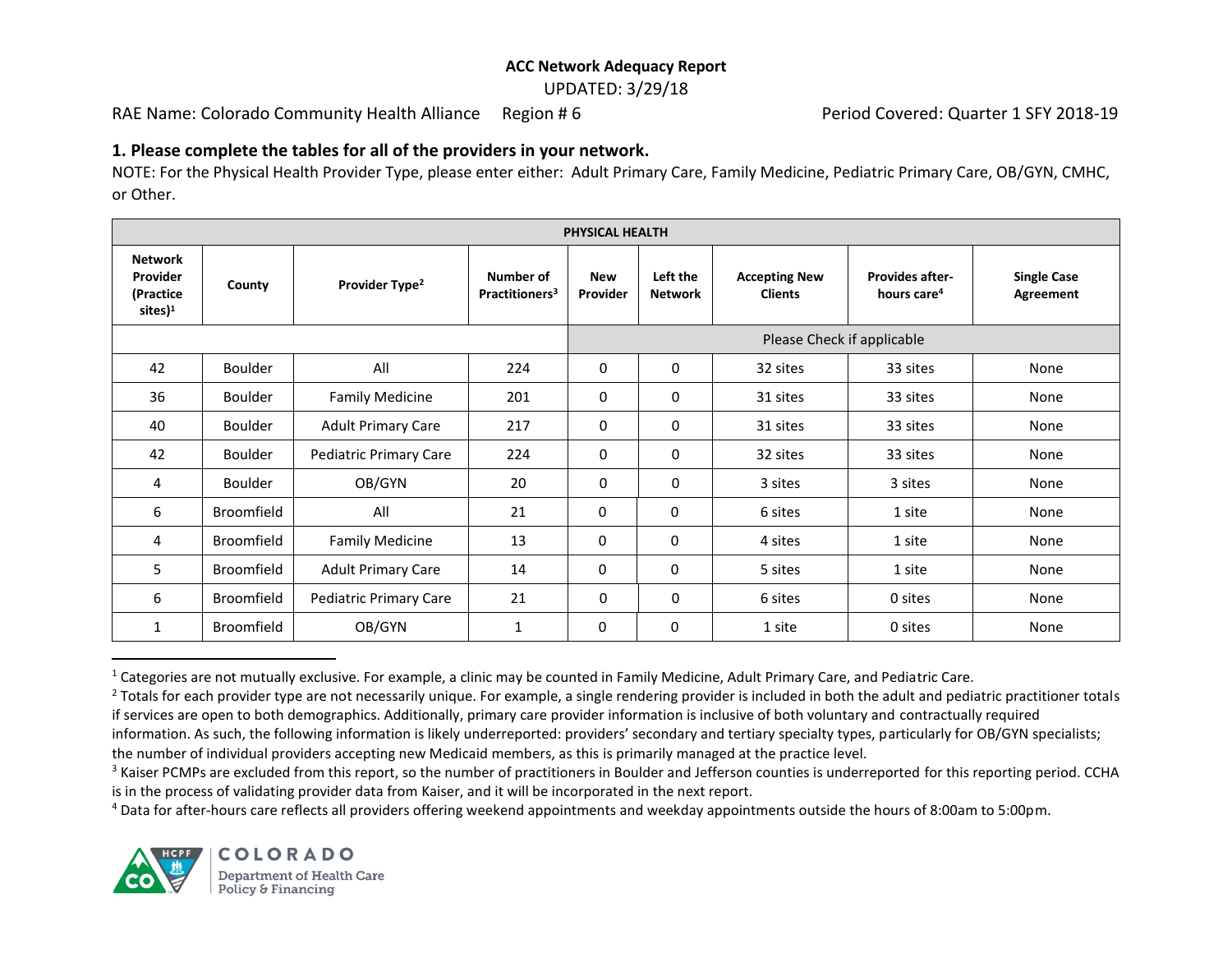## UPDATED: 3/29/18

RAE Name: Colorado Community Health Alliance Region # 6 Period Covered: Quarter 1 SFY 2018-19

| PHYSICAL HEALTH (continued)                                    |             |                            |                                         |                        |                        |                                        |                                                   |                                 |  |
|----------------------------------------------------------------|-------------|----------------------------|-----------------------------------------|------------------------|------------------------|----------------------------------------|---------------------------------------------------|---------------------------------|--|
| <b>Network</b><br>Provider<br>(Practice<br>sites) <sup>5</sup> | County      | Provider Type <sup>6</sup> | Number of<br>Practitioners <sup>7</sup> | <b>New</b><br>Provider | Left<br><b>Network</b> | <b>Accepting New</b><br><b>Clients</b> | <b>Provides after-</b><br>hours care <sup>8</sup> | <b>Single Case</b><br>Agreement |  |
| $\mathbf{1}$                                                   | Clear Creek | All                        | 4                                       | 0                      | 0                      | 1 site                                 | 0 sites                                           | N/A                             |  |
| $\mathbf{1}$                                                   | Clear Creek | <b>Adult Primary Care</b>  | 4                                       | 0                      | 0                      | 1 site                                 | 0 sites                                           | N/A                             |  |
| $\mathbf{1}$                                                   | Clear Creek | <b>Family Medicine</b>     | 4                                       | 0                      | 0                      | 1 site                                 | 0 sites                                           | N/A                             |  |
| $\mathbf{1}$                                                   | Clear Creek | Pediatric Primary Care     | 4                                       | 0                      | 0                      | 1 site                                 | 0 sites                                           | N/A                             |  |
| 0                                                              | Clear Creek | OB/GYN                     | 4                                       | 0                      | 0                      | 0 sites                                | 0 sites                                           | N/A                             |  |
| 0                                                              | Gilpin      | All                        | 0                                       | 0                      | $\Omega$               | 0 sites                                | 0 sites                                           | N/A                             |  |
| 65                                                             | Jefferson   | All                        | 301                                     | 10                     | 0                      | 57 sites                               | 28 sites                                          | N/A                             |  |
| 41                                                             | Jefferson   | <b>Family Medicine</b>     | 184                                     | 0                      | 0                      | 36 sites                               | 17 sites                                          | N/A                             |  |
| 46                                                             | Jefferson   | <b>Adult Primary Care</b>  | 229                                     | 0                      | 0                      | 40 sites                               | 17 sites                                          | N/A                             |  |
| 62                                                             | Jefferson   | Pediatric Primary Care     | 287                                     | 0                      | 0                      | 55 sites                               | 27 sites                                          | N/A                             |  |
| 4                                                              | Jefferson   | OB/GYN                     | 15                                      | 0                      | 0                      | 3 sites                                | 0 sites                                           | N/A                             |  |

<sup>8</sup> Data for after-hours care reflects all providers offering weekend appointments and weekday appointments outside the hours of 8:00am to 5:00pm.



 $\overline{a}$ 

<sup>&</sup>lt;sup>5</sup> Categories are not mutually exclusive. For example, a clinic may be counted in Family Medicine, Adult Primary Care, and Pediatric Care.

<sup>&</sup>lt;sup>6</sup> Totals for each provider type are not necessarily unique. For example, a single rendering provider is included in both the adult and pediatric practitioner totals if services are open to both demographics. Additionally, primary care provider information is inclusive of both voluntary and contractually required

information. As such, the following information is likely underreported: providers' secondary and tertiary specialty types, particularly for OB/GYN specialists; the number of individual providers accepting new Medicaid members, as this is primarily managed at the practice level.

 $7$  Kaiser PCMPs are excluded from this report, so the number of practitioners in Boulder and Jefferson counties is underreported for this reporting period. CCHA is in the process of validating provider data from Kaiser, and it will be incorporated in the next report.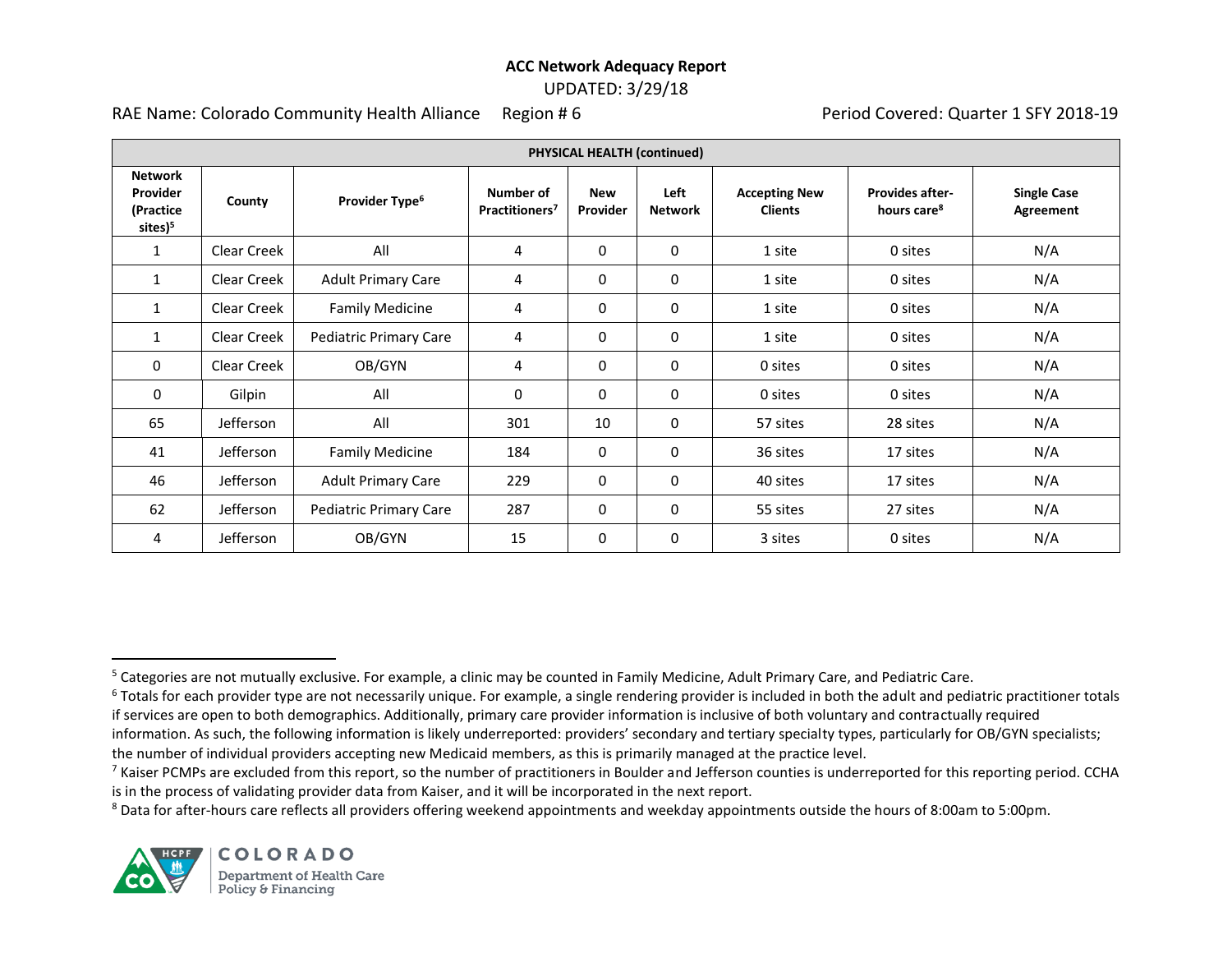UPDATED: 3/29/18

RAE Name: Colorado Community Health Alliance Region # 6 Period Covered: Quarter 1 SFY 2018-19

NOTE: For the Behavioral Health Provider Types, please enter either: Adult Mental Health Provider, Pediatric Mental Health Provider, Substance Use Provider, Psychiatrist, Child Psychiatrist, Psychiatric Prescriber, or Other.

| <b>BEHAVIORAL HEALTH</b>                                    |                      |                                |                                                                                                            |                        |                            |                                           |                                            |                                 |                                                     |  |  |
|-------------------------------------------------------------|----------------------|--------------------------------|------------------------------------------------------------------------------------------------------------|------------------------|----------------------------|-------------------------------------------|--------------------------------------------|---------------------------------|-----------------------------------------------------|--|--|
| <b>Network</b><br>Provider<br>(Practice sites) <sup>9</sup> | County <sup>10</sup> | <b>Provider Type</b>           | The Number of<br><b>Licensed Behavioral</b><br><b>Health Practitioners</b><br>and Clinicians <sup>11</sup> | <b>New</b><br>Provider | Left the<br><b>Network</b> | Accepting<br><b>New</b><br><b>Clients</b> | <b>Provides</b><br>after-<br>hours<br>care | <b>Single Case</b><br>Agreement | Located in<br><b>PCMP</b><br>Practice <sup>12</sup> |  |  |
|                                                             |                      |                                |                                                                                                            |                        | Please Check if applicable |                                           |                                            |                                 |                                                     |  |  |
| 89                                                          | <b>Boulder</b>       | <b>Adult Mental Health</b>     | 143                                                                                                        | 31                     | 0                          | 143                                       | 143                                        | $\mathbf{0}$                    | 4                                                   |  |  |
| 35                                                          | <b>Boulder</b>       | <b>Pediatric Mental Health</b> | 143                                                                                                        | 14                     | $\mathbf{0}$               | 143                                       | 143                                        | $\mathbf{0}$                    | 3                                                   |  |  |
| 7                                                           | <b>Boulder</b>       | Substance Use Provider         | 5                                                                                                          | 4                      | 0                          | 5                                         | 5                                          | $\mathbf{0}$                    | 0                                                   |  |  |
| 12                                                          | <b>Boulder</b>       | Psychiatrist                   | 22                                                                                                         | 0                      | $\mathbf{0}$               | 22                                        | 22                                         | $\Omega$                        | $\overline{2}$                                      |  |  |
| 14                                                          | Boulder              | Psychiatric Prescriber         | 28                                                                                                         | 1                      | $\mathbf{0}$               | 28                                        | 28                                         | $\mathbf{0}$                    | 2                                                   |  |  |
| 6                                                           | <b>Boulder</b>       | Other                          | 6                                                                                                          | 1                      | $\mathbf{0}$               | 6                                         | 6                                          | 1                               | 0                                                   |  |  |
| 14                                                          | Broomfield           | <b>Adult Mental Health</b>     | 29                                                                                                         | $\overline{2}$         | $\mathbf{0}$               | 29                                        | 29                                         | $\mathbf{0}$                    | 0                                                   |  |  |
| 8                                                           | <b>Broomfield</b>    | <b>Pediatric Mental Health</b> | 18                                                                                                         | 1                      | 0                          | 18                                        | 18                                         | $\mathbf{0}$                    | 0                                                   |  |  |
| 2                                                           | Broomfield           | Psychiatrist                   | 3                                                                                                          | 0                      | $\mathbf{0}$               | 3                                         | 3                                          | $\mathbf{0}$                    | 0                                                   |  |  |
| $\mathbf{1}$                                                | Broomfield           | Child Psychiatrist             | 1                                                                                                          | 0                      | $\mathbf{0}$               | $\mathbf{1}$                              | $\mathbf{1}$                               | 0                               | 0                                                   |  |  |
| 2                                                           | Broomfield           | Psychiatric Prescriber         | 3                                                                                                          | 0                      | $\mathbf{0}$               | 3                                         | 3                                          | $\mathbf{0}$                    | $\Omega$                                            |  |  |
| 2                                                           | <b>Broomfield</b>    | Other                          | $\overline{2}$                                                                                             | 0                      | 0                          | 2                                         | $\overline{2}$                             | $\mathbf{0}$                    | 0                                                   |  |  |

<sup>12</sup> Number of practice sites located in PCMP practice reflects the number of unique addresses among licensed clinicians that had an exact match with the address of a PCMP location in Region 6.



 $\overline{\phantom{a}}$ 

<sup>&</sup>lt;sup>9</sup> Number of practice sites reflects unique addresses among licensed clinicians. A practice site was considered unique if any part of a complete address was unique, including any variation in abbreviations and suite numbers.

<sup>10</sup> "Other" County includes all counties outside of Region 6.

<sup>&</sup>lt;sup>11</sup> In order for CCHA to report on the number of licensed behavioral health providers in accordance with the Behavioral Health Provider Type categories indicated in this report, CCHA created a manual cross-walk. CCHA continues to refine the methodology by which behavioral health provider specialties correlate to the specified provider types in this report. As such, provider counts in this report may not align to numbers indicated in the annual Network Adequacy Plan.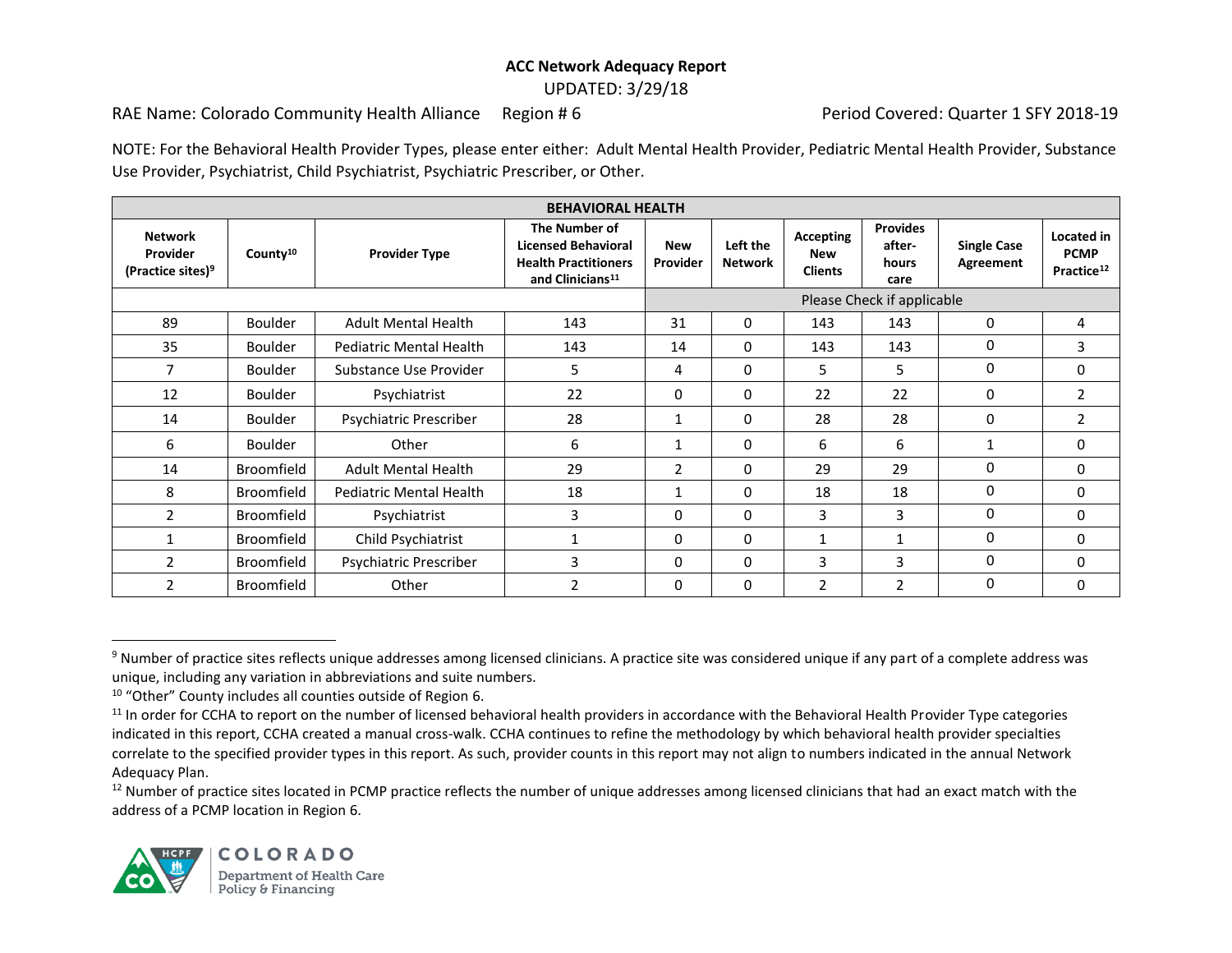UPDATED: 3/29/18

RAE Name: Colorado Community Health Alliance Region # 6 Period Covered: Quarter 1 SFY 2018-19

| <b>BEHAVIORAL HEALTH (continued)</b>                            |                      |                                |                                                                                                            |                        |                            |                                           |                                         |                                 |                                                     |
|-----------------------------------------------------------------|----------------------|--------------------------------|------------------------------------------------------------------------------------------------------------|------------------------|----------------------------|-------------------------------------------|-----------------------------------------|---------------------------------|-----------------------------------------------------|
| <b>Network</b><br>Provider<br>(Practice<br>sites) <sup>13</sup> | County <sup>14</sup> | <b>Provider Type</b>           | The Number of<br><b>Licensed Behavioral</b><br><b>Health Practitioners</b><br>and Clinicians <sup>15</sup> | <b>New</b><br>Provider | Left the<br><b>Network</b> | Accepting<br><b>New</b><br><b>Clients</b> | <b>Provides</b><br>after-<br>hours care | <b>Single Case</b><br>Agreement | Located in<br><b>PCMP</b><br>Practice <sup>16</sup> |
| 1                                                               | Clear Creek          | <b>Adult Mental Health</b>     | 1                                                                                                          | 0                      | $\Omega$                   | 1                                         | 1                                       | $\Omega$                        | $\mathbf 0$                                         |
| 1                                                               | Gilpin               | <b>Adult Mental Health</b>     | 1                                                                                                          | 0                      | 0                          | 1                                         | $\mathbf{1}$                            | $\mathbf{0}$                    | 0                                                   |
| 120                                                             | <b>Jefferson</b>     | <b>Adult Mental Health</b>     | 390                                                                                                        | 40                     | 0                          | 390                                       | 390                                     | $\mathbf{0}$                    | 9                                                   |
| 48                                                              | <b>Jefferson</b>     | <b>Pediatric Mental Health</b> | 57                                                                                                         | 6                      | 0                          | 57                                        | 57                                      | $\mathbf{0}$                    | 6                                                   |
| 9                                                               | Jefferson            | Substance Use Provider         | 6                                                                                                          | 4                      | 0                          | 6                                         | 6                                       | $\mathbf{0}$                    | 0                                                   |
| 9                                                               | Jefferson            | Psychiatrist                   | 19                                                                                                         | 0                      | 0                          | 19                                        | 19                                      | $\Omega$                        | $\mathbf{1}$                                        |
| 12                                                              | Jefferson            | Psychiatric Prescriber         | 31                                                                                                         | $\mathbf{1}$           | 0                          | 31                                        | 31                                      | $\mathbf 0$                     | $\overline{2}$                                      |
| 4                                                               | Jefferson            | Other                          | 5                                                                                                          | $\mathbf{1}$           | 0                          | 5                                         | 5                                       | $\mathbf{0}$                    | $\Omega$                                            |
| 620                                                             | Other                | <b>Adult Mental Health</b>     | 912                                                                                                        | 256                    | 0                          | 912                                       | 912                                     | 0                               | n/a                                                 |
| 275                                                             | Other                | Pediatric Mental Health        | 310                                                                                                        | 90                     | 0                          | 310                                       | 310                                     | 0                               | n/a                                                 |
| 28                                                              | Other                | Substance Use Provider         | 22                                                                                                         | 8                      | 0                          | 22                                        | 22                                      | $\mathbf{0}$                    | n/a                                                 |
| 76                                                              | Other                | Psychiatrist                   | 33                                                                                                         | 1                      | 0                          | 33                                        | 33                                      | $\mathbf{0}$                    | n/a                                                 |
| 17                                                              | Other                | Child Psychiatrist             | 5                                                                                                          | 0                      | 0                          | 5                                         | 5                                       | $\Omega$                        | n/a                                                 |
| 96                                                              | Other                | Psychiatric Prescriber         | 69                                                                                                         | 13                     | 0                          | 69                                        | 69                                      | $\mathbf{0}$                    | n/a                                                 |
| 50                                                              | Other                | Other                          | 48                                                                                                         | 4                      | 0                          | 48                                        | 48                                      | 1                               | n/a                                                 |

<sup>16</sup> Number of practice sites located in PCMP practice reflects the number of unique addresses among licensed clinicians that had an exact match with the address of a PCMP location in Region 6.



 $\overline{\phantom{a}}$ 

<sup>&</sup>lt;sup>13</sup> Number of practice sites reflects unique addresses among licensed clinicians. A practice site was considered unique if any part of a complete address was unique, including any variation in abbreviations and suite numbers.

<sup>14</sup> "Other" County includes all counties outside of Region 6.

<sup>&</sup>lt;sup>15</sup> In order for CCHA to report on the number of licensed behavioral health providers in accordance with the Behavioral Health Provider Type categories indicated in this report, CCHA created a manual cross-walk. CCHA continues to refine the methodology by which behavioral health provider specialties correlate to the specified provider types in this report. As such, provider counts in this report may not align to numbers indicated in the annual Network Adequacy Plan.